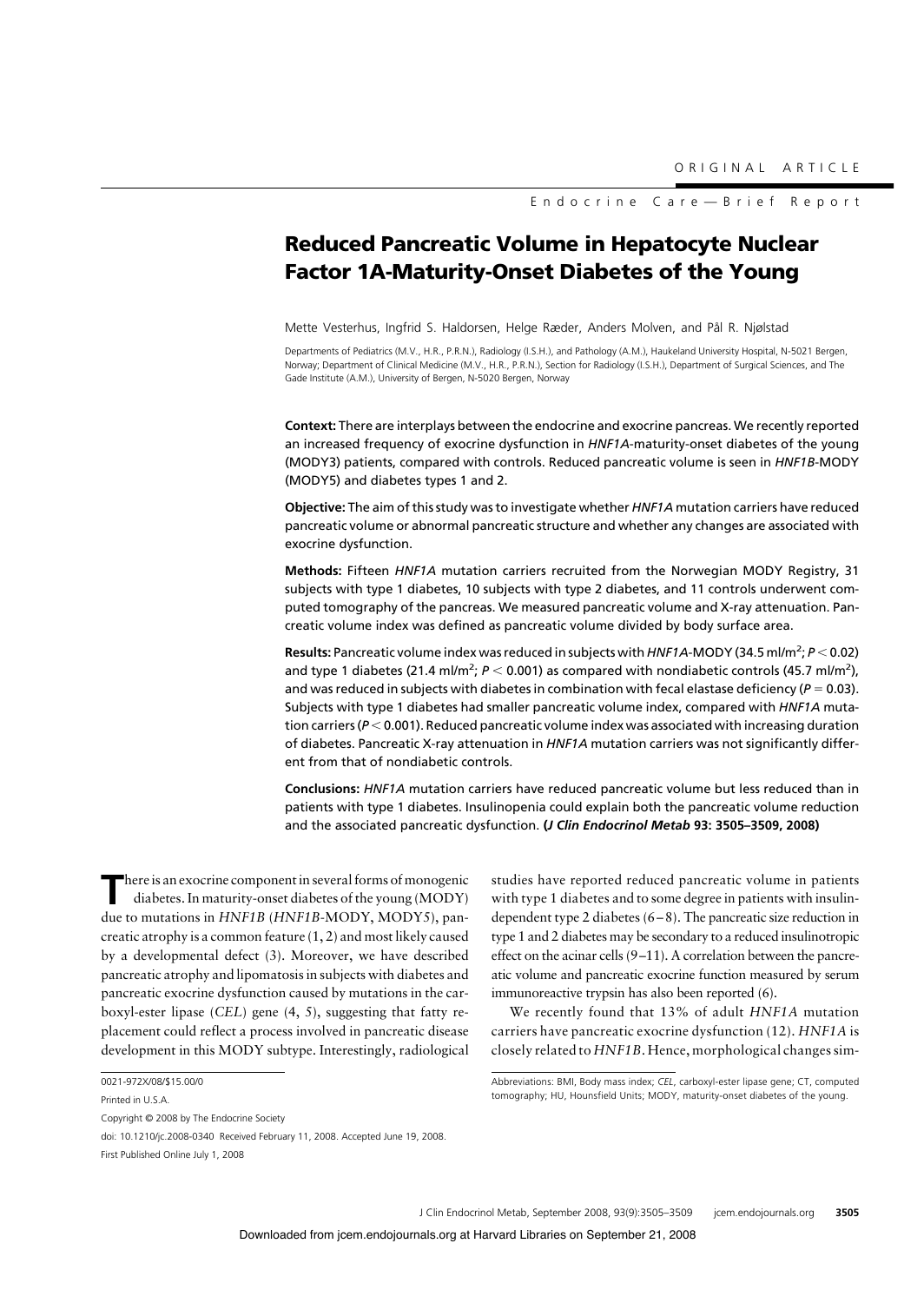ilar to those reported for *HNF1B*-MODY might be suspected. We therefore aimed to study pancreatic structure and its relation to exocrine function in *HNF1A*-MODY and to make a comparison with type 1 and type 2 diabetes subjects as well as normal controls.

## **Subjects and Methods**

#### **Subjects**

We invited all adult *HNF1A* mutation carriers in the Norwegian MODY Registry and subjects with types 1 and 2 diabetes recruited consecutively from an outpatient diabetes clinic to test for pancreatic exocrine dysfunction. The clinical characteristics of the study subjects are described in Table 1. Subjects diagnosed with exocrine dysfunction, were compared with subjects of the same diabetes subtype but with normal exocrine function. There was no significant difference in age, age at examination, body mass index (BMI) or body surface area between the groups. All subjects were investigated with computed tomography (CT) of the pancreas by a standardized protocol. From a CT archive, we included controls without known diabetes or pancreatic disease that were matched for age, sex, and body surface area.

The study was approved by the Regional Committee for Research Ethics and the Norwegian Data Inspectorate and performed according to the Helsinki Declaration.We obtained written informed consent from all participants.

# **Measurement of pancreatic volume and x-ray**

## **attenuation**

For the radiological study, helical CT (Light Speed Ultra; GE, Milwaukee,WI) of the pancreas (5 mm collimation, 5 mm reconstruction increment) was performed with and without contrast. Some examinations performed at local hospitals had slightly modified scan parameters. A radiologist (I.S.H.) traced the contour of the pancreas on contrast series on every slice to estimate the pancreatic volume as previously described (4) Pancreatic attenuation on contrast series in the encircled areas were used to calculate average x-ray attenuation measured in Hounsfield Units (HU; values equaling  $-1000$  in air,  $-100$  in fat, 0 in water, and  $+1000$ in bone). To control for the influence of body build on pancreatic volume, the pancreatic volume index was calculated by dividing pancreatic volume by body surface area (6) as calculated by the formula of DuBois (13).

### **Definition of pancreatic exocrine dysfunction**

**TABLE 1.** Characteristics of the study subjects

Fecal elastase-1 was determined by ELISA using a kit specific for human elastase-1 (ScheBo-Tech GmbH, Wettenberg-Giessen, Germany). Pancreatic exocrine dysfunction was defined as fecal elastase deficiency, *i.e.* fecal elastase levels less than  $200 \mu g/g$  in two consecutive tests. Seventytwo-hour stool samples were collected as previously described (12),and fecal fat was quantified according to van de Kamer *et al.*(14), considering 7 g or less of fat per 24 h normal.

## **Statistics**

Results for continuous variables are given as mean (SD). We used one-way ANOVA for global assessment and two-tailed, unpaired Student's *t* tests in the subgroup analyses for comparison of clinical characteristics and for comparison of pancreatic volume index and x-ray attenuation between *HNF1A* mutation carriers and each control group. We chose a significance level of 5% but 1% in the case of multiple testing. Associations between pancreatic volume index and attenuation, respectively, with age, BMI, duration of diabetes, fecal elastase level (continuous), and fecal elastase deficiency status (defined as a discrete variable: fecal elastase more or less than 200  $\mu$ g/g), respectively, were computed by univariate or multivariate linear regression (supplementary data, published as supplemental data on The Endocrine Society's Journals Online Web site at http://jcem.endojournals.org). In the multiple regression analyses, age and the significant variables from the univariate analyses were included. All data were analyzed using Stata 8.0 (Stata Statistical Software, Stata Corp., College Station, TX).

# **Results**

By CT, none of the patients with exocrine dysfunction displayed dilatation of the pancreatic duct, calcifications, or pseudocysts, which are frequently identified in chronic pancreatitis. Clinical characteristics are given in Table 1.

#### **Pancreatic volume**

The global assessment by ANOVA showed significant variance for the pancreatic volume index  $(P < 0.00001; F = 18.98,$ 3 *df*). Mean pancreatic volume index was reduced in *HNF1A* mutation carriers (34.5 ml/m<sup>2</sup>  $\pm$  9.9) as well as type 1 diabetes patients (21.4 ml/m<sup>2</sup>  $\pm$  7.4), compared with nondiabetic controls  $(45.7 \text{ ml/m}^2 \pm 11.8; P = 0.007 \text{ and } 0.001$ , respectively), whereas for type 2 diabetes patients, no significant reduction in pancreatic volume index was seen  $(36.9 \text{ ml/m}^2 \pm 13.2; \text{Fig. 1A}).$ Type 1 diabetes subjects had smaller pancreatic volume index, compared with *HNF1A* mutation carriers ( $P < 0.001$ ). Further-

|                                                       | <b>MODY3</b>  | <b>Nondiabetic</b><br>controls | P <sup>1</sup> | Type 1<br>diabetes | P <sup>2</sup> | Type 2<br>diabetes | p <sup>3</sup> |
|-------------------------------------------------------|---------------|--------------------------------|----------------|--------------------|----------------|--------------------|----------------|
| n                                                     | 15            | 11                             |                | 31                 |                | 10                 |                |
| Males, $n$ $(\%)$                                     | 7(47)         | 7(64)                          |                | 24(77)             |                | 8(80)              |                |
| Age at examination (yr)                               | $51 \pm 13$   | $51 \pm 10$                    | ns             | $52 \pm 12$        | ns             | $60 \pm 11$        | ns             |
| Age at onset of diabetes (yr)                         | $74 \pm 9$    | <b>NA</b>                      |                | $22 \pm 13$        | ns             | $48 \pm 10$        | < 0.001        |
| Duration of diabetes (yr)                             | $28 \pm 13$   | <b>NA</b>                      |                | $31 \pm 15$        | ns             | $12 \pm 6$         | < 0.001        |
| $BMI$ (kg/m <sup>2</sup> )                            | $25 \pm 3$    | $76 \pm 4$                     | ns             | $26 \pm 3$         | ns             | $27 \pm 2$         | ns             |
| Body surface area $(m2)$                              | $1.9 \pm 0.1$ | $1.9 \pm 0.3$                  | ns             | $2.0 \pm 0.2$      | ns             | $2.0 \pm 0.1$      | ns             |
| Fecal elastase deficiency, n (%)                      | 5(33)         | ΝI                             |                | 15 (48)            |                | 5(50)              |                |
| Fecal fat excretion ( $q/d$ ) ( $\langle 7 \rangle^a$ | $14 + 7$      | NI                             |                | $12 \pm 5$         | ns             | $9 \pm 6$          | ns             |
| Fecal fat excretion greater than 7 g/d, n             | 6 of 6        | NI                             |                | 14 of 17           |                | $1$ of $3$         |                |

Data are means ± sp. The *P* values represent two-sample Student's *t* tests comparing MODY3 and  $P<sup>1</sup>$  (nondiabetic controls),  $P<sup>2</sup>$  (type 1 diabetes subjects), and  $P<sup>3</sup>$  (type 2 diabetes subjects), respectively. NA, Not applicable; NI, not investigated; ns, not significant.

*<sup>a</sup>* Fecal fat excretion was measured in six MODY3, 17 type 1 diabetes, and three type 2 diabetes subjects.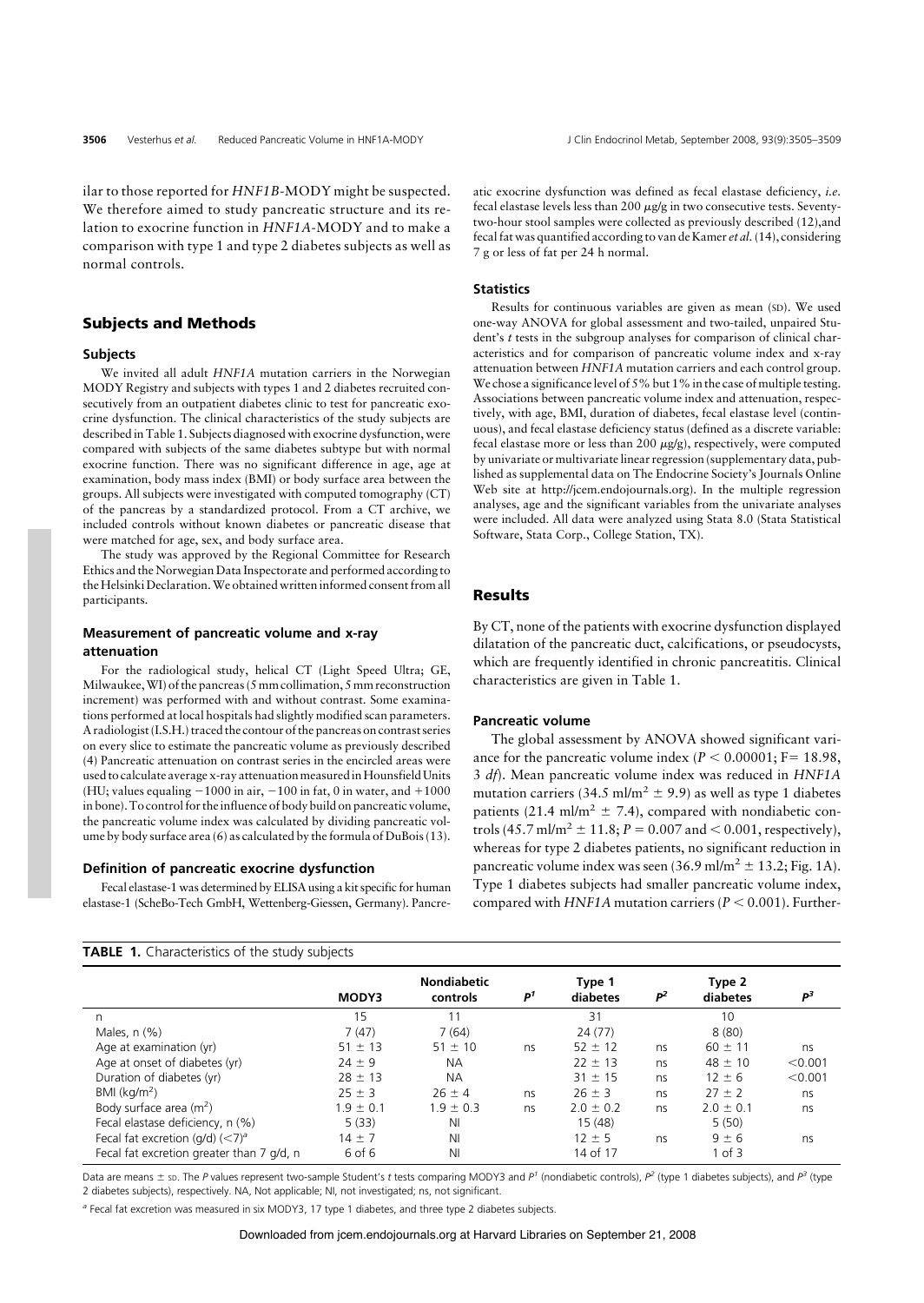

**FIG. 1.** Pancreatic volume and x-ray attenuation. Helical CT was performed as described in *Subjects and Methods*. The pancreatic volume index was calculated by dividing pancreatic volume by body surface area to control for the influence of body build on pancreatic volume. \*, Statistical difference (*P* < 0.05). A, Pancreatic volume index was reduced in *HNF1A* mutation carriers, compared with nondiabetic controls ( $P = 0.02$ ), whereas type 1 diabetes (T1D) subjects had reduced pancreatic volume index compared with *HNF1A* mutation carriers, type 2 diabetes (T2D) patients, and nondiabetic controls (all  $P < 0.001$ ). B, For *HNF1A* mutation carriers, the mean pancreatic attenuation did not differ from nondiabetic controls or type 1 diabetes patients. The mean pancreatic attenuation was increased in type 1 diabetes patients, compared with nondiabetic controls ( $P = 0.04$ ). C, CT at the level of the pancreatic body and tail in an *HNF1A* mutation carrier, a patient with type 1 diabetes and fecal elastase deficiency, and a nondiabetic control. The pancreas of the type 1 diabetes subject demonstrates reduced volume and increased attenuation. No striking differences are apparent between the *HNF1A* mutation carrier and the control subjects. When analyzed at the group level, *HNF1A* mutation carriers have significantly smaller pancreatic volume and a trend toward higher mean x-ray attenuation than nondiabetic subjects. The *arrows* mark the position of the pancreas.

more, diabetes duration was inversely associated with pancreatic volume index in all diabetes patients  $[P = 0.001, \beta = -0.37]$  $(-0.58, -0.17), R<sup>2</sup> = 0.2$ ],and this was also found in a subgroup analysis of *HNF1A* mutation carriers  $[P = 0.004, \beta = -0.53$  $(-0.86, -0.20), R^2 = 0.48$ , whereas there was no association between pancreatic volume index and current age or BMI. Pancreatic volume index was associated with fecal elastase deficiency in subjects with diabetes of any type  $[P = 0.03; B = -6.86]$  $(-13.0, -0.72), R^2 = 0.09$ ; however, no such association was observedwithin anydiabetes subgroup. In themultivariate analysis, pancreatic volume index was significantly higher in *HNF1A* mutation carriers than in type 1 diabetes subjects after adjusting for age, diabetes duration, and fecal elastase deficiency  $[P < 0.001,$  $\beta = -11.86$  (-16.91, -6.81),  $R^2 = 0.49$ ].

### **Pancreatic x-ray attenuation**

The global assessment by ANOVA showed significant variance for the mean pancreatic x-ray attenuation ( $P = 0.007$ ;  $F = 4.37$ , 3 *df*). The mean pancreatic x-ray attenuation in *HNF1A* mutation carriers (81.1  $\pm$  19.4 HU) was not statistically different from nondiabetic controls (66.0  $\pm$  23.6 HU,  $P = 0.09$ ; Fig. 1, B and C). Interestingly, the attenuation was significantly increased in type 1 diabetes patients (84.4  $\pm$  21.9 HU), compared with nondiabetic controls  $(P = 0.02)$ , whereas subjects with type 2 diabetes had attenuation similar to nondiabetic controls (60.1  $\pm$  21.4 HU). Fecal elastase deficiency was not associated with pancreatic attenuation. Pancreatic attenuation was significantly and inversely associated with age  $[P = 0.04, \beta = -0.50 (-0.97, 0.03), R^2 = 0.06]$  and BMI  $[P < 0.001, \beta = -3.27 (-5.20, -1.19), R^2 = 0.20]$  in the uni-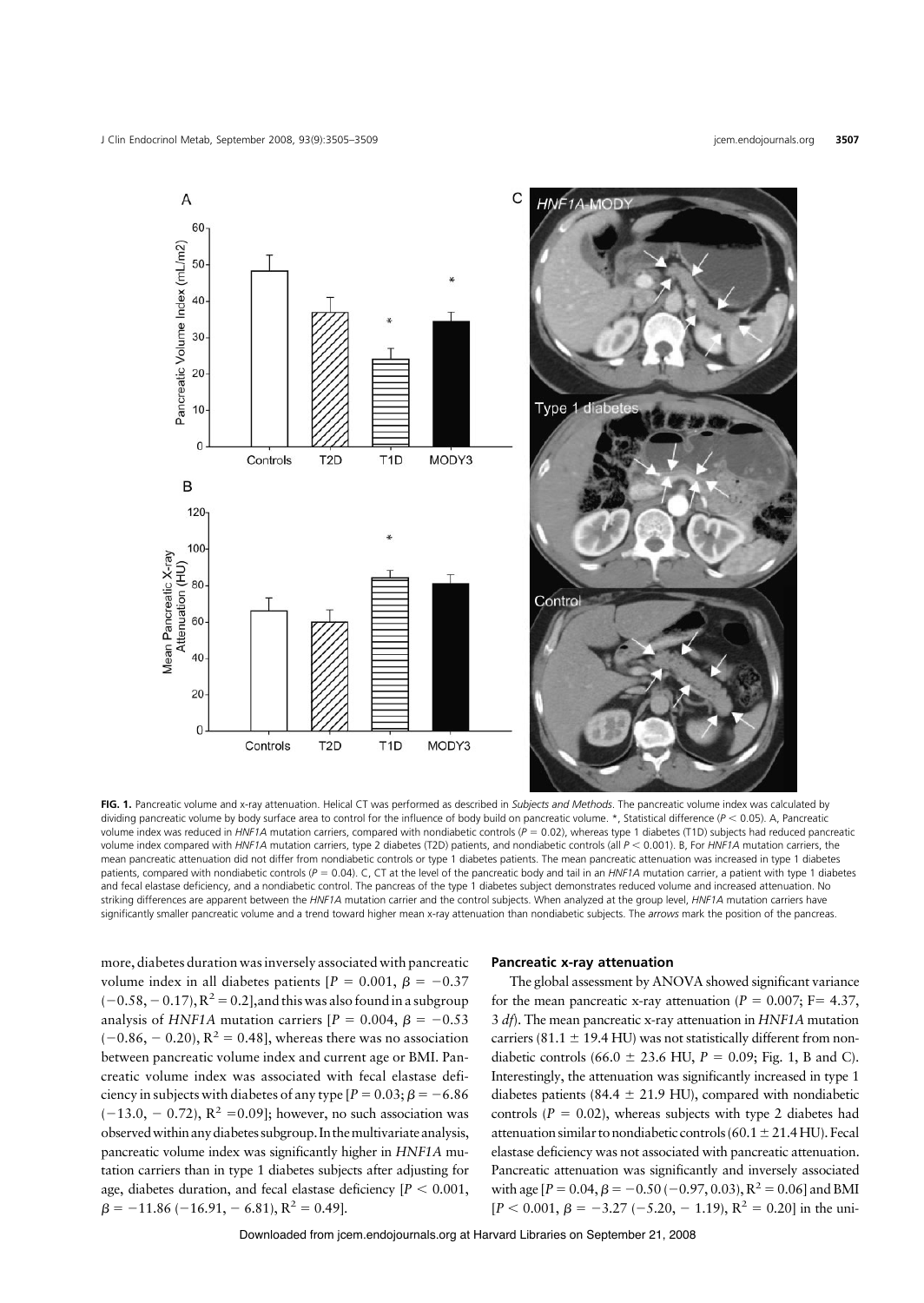variate linear regression analyses. Adjusting for age and BMI in a multivariate regression analysis only slightly modified the association of pancreatic attenuation with diabetes status in the comparison of nondiabetic controls and *HNF1A* mutation carriers  $[P = 0.11, \beta = 12.99 (-2.94, 28.93), R^2 = 0.41]$  or type 1 diabetes  $[P = 0.009, \beta = 18.42 \ (4.84, 31.99), R^2 = 0.45]$ , respectively.

## **Discussion**

To our knowledge, this is the first study on pancreatic size and structure in *HNF1A*-MODY. We found that *HNF1A* as well as type 1 diabetes patients had significantly reduced pancreatic volume index, compared with nondiabetic controls. Our results for types 1 and 2 diabetes are consistent with previous reports (6, 15, 16). Subjects with type 1 diabetes had smaller pancreatic volume index than *HNF1A* mutation carriers, and this reduction remained significant after adjusting for age, diabetes duration, and fecal elastase deficiency. Reduced pancreatic volume index was associated with diabetes duration in agreement with some (8) but not all (6, 7) previous studies. Reduced insulinotropic effects on the acinar cells is a possible mechanism for the reduction in pancreatic volume (10, 11), and reports show association of small pancreatic volume with insulin use (8) or reduced insulin secretion (7). This is in line with our data because type 1 diabetes patients generally have the most pronounced endogenous insulinopenia.

Subjects with fecal elastase deficiency had a significant reduction in pancreatic volume index, in accordance with a recent report showing an association between pancreatic volume index and the exocrine pancreatic function marker serum immunoreactive trypsin (6). Both the reduced pancreatic volume and reduced pancreatic exocrine function observed in our patients may be due to local paracrine effects of insulinopenia (10). The more severe insulin deficiency observed in type 1 diabetes probably explains the greater pancreatic volume reduction compared with *HNF1A-*MODY. We cannot, however, rule out the possibility that primary exocrine disease is involved in the pancreatic volume reduction.

A recent study reported higher pancreatic fat content in type 2 diabetic compared with nondiabetic men and a negative correlation of pancreatic fat with  $\beta$ -cell function (17), whereas others found no increase in pancreatic fat in type 2 diabetes (16). Interestingly, we experienced that pancreatic x-ray attenuation adjusted for age and BMI was significantly increased in subjects with type 1 diabetes and observed the same tendency in *HNF1A* mutation carriers. In contrast, type 2 diabetes patients had pancreatic x-ray attenuation similar to controls. We further found that pancreatic x-ray attenuation decreased with increasing BMI, confirming previous findings of strong correlation between BMI and fat content in the pancreas (16, 18). The observed differences between diabetes subtypes may be due to differences in insulin secretion, which has been reported to be directly associated with pancreatic fat content (18).

Pancreatic lipomatosis is an early structural marker of pancreatic exocrine disease in *CEL* mutation carriers preceding

development of diabetes (5). Fatty replacement of the pancreas has also been observed in cystic fibrosis and Johansson-Blizzard syndrome, two monogenic conditions with primary affection of the exocrine pancreas and frequent development of secondary diabetes (19, 20). We did not find any association of pancreatic x-ray attenuation with fecal elastase in *HNF1A* mutation carriers. This suggests a different pathophysiological mechanism for the development of pancreatic changes in *HNF1A*-MODY.

In conclusion, the pancreatic volume index was reduced in *HNF1A*-MODY, compared with nondiabetic controls, but less than in type 1 diabetes. A striking pancreatic atrophy such as in *HNF1B* MODY was not observed. Although *HNF1A* and *HNF1B* are closely related and interact in the same transcriptional network, *HNF1A* clearly has less pronounced effect on pancreas volume and structure than *HNF1B* (1, 2, 21). Our data support the notion that insulinopenia is the main factor determining the reduction in pancreatic volume in *HNF1A*-MODY as well as in type 1 diabetes, whereas in *HNF1B-*MODY a developmental effect is likely to be involved. Insulinopenia probably also explains the pancreatic exocrine dysfunction associated with pancreatic volume reduction, but further studies, particularly of nondiabetic *HNF1A* mutation carriers, would be helpful to evaluate a possible primary role of the exocrine pancreas.

# **Acknowledgments**

Address all correspondence and requests for reprints to: Professor Pål Rasmus Njølstad, M.D., Ph.D., Department of Pediatrics, Haukeland University Hospital, N-5021 Bergen, Norway. E-mail: pal.njolstad@uib.no.

This work was supported in part by grants from Haukeland University Hospital, Innovest, University of Bergen, Translational Research Grant Consortium, and the Norwegian Research Council (FUGE Program).

Disclosure Statement: M.V., I.S.H., H.R., A.M., and P.R.N. have nothing to declare.

## **References**

- 1. **Bellanne-Chantelot C, Chauveau D, Gautier JF, Dubois-Laforgue D, Clauin S, Beaufils S, Wilhelm JM, Boitard C, Noel LH, Velho G, Timsit J** 2004 Clinical spectrum associated with hepatocyte nuclear factor- $1\beta$  mutations. Ann Intern Med 140:510-517
- 2. **Edghill EL, Bingham C, Ellard S, Hattersley AT** 2006 Mutations in hepatocyte nuclear factor-1 $\beta$  and their related phenotypes. J Med Genet 43:84-90
- 3. **Haumaitre C, Barbacci E, Jenny M, Ott MO, Gradwohl G, Cereghini S** 2005 Lack of TCF2/vHNF1 in mice leads to pancreas agenesis. Proc Natl Acad Sci USA 102:1490 –1495
- 4. **Raeder H, Johansson S, Holm PI, Haldorsen IS, Mas E, Sbarra V, Nermoen I, Eide SA, Grevle L, Bjorkhaug L, Sagen JV, Aksnes L, Sovik O, Lombardo D, Molven A, Njolstad PR** 2006 Mutations in the CEL VNTR cause a syndrome of diabetes and pancreatic exocrine dysfunction. Nat Genet 38:54 – 62
- 5. **Raeder H, Haldorsen IS, Ersland L, Gruner R, Taxt T, Sovik O, Molven A, Njolstad PR** 2007 Pancreatic lipomatosis is a structural marker in nondiabetic children with mutations in carboxyl-ester lipase. Diabetes 56:444 – 449
- 6. **Goda K, Sasaki E, Nagata K, Fukai M, Ohsawa N, Hahafusa T** 2001 Pancreatic volume in type 1 and type 2 diabetes mellitus. Acta Diabetol 38:145–149
- 7. **Alzaid A, Aideyan O, Nawaz S** 1993 The size of the pancreas in diabetes mellitus. Diabet Med 10:759 –763